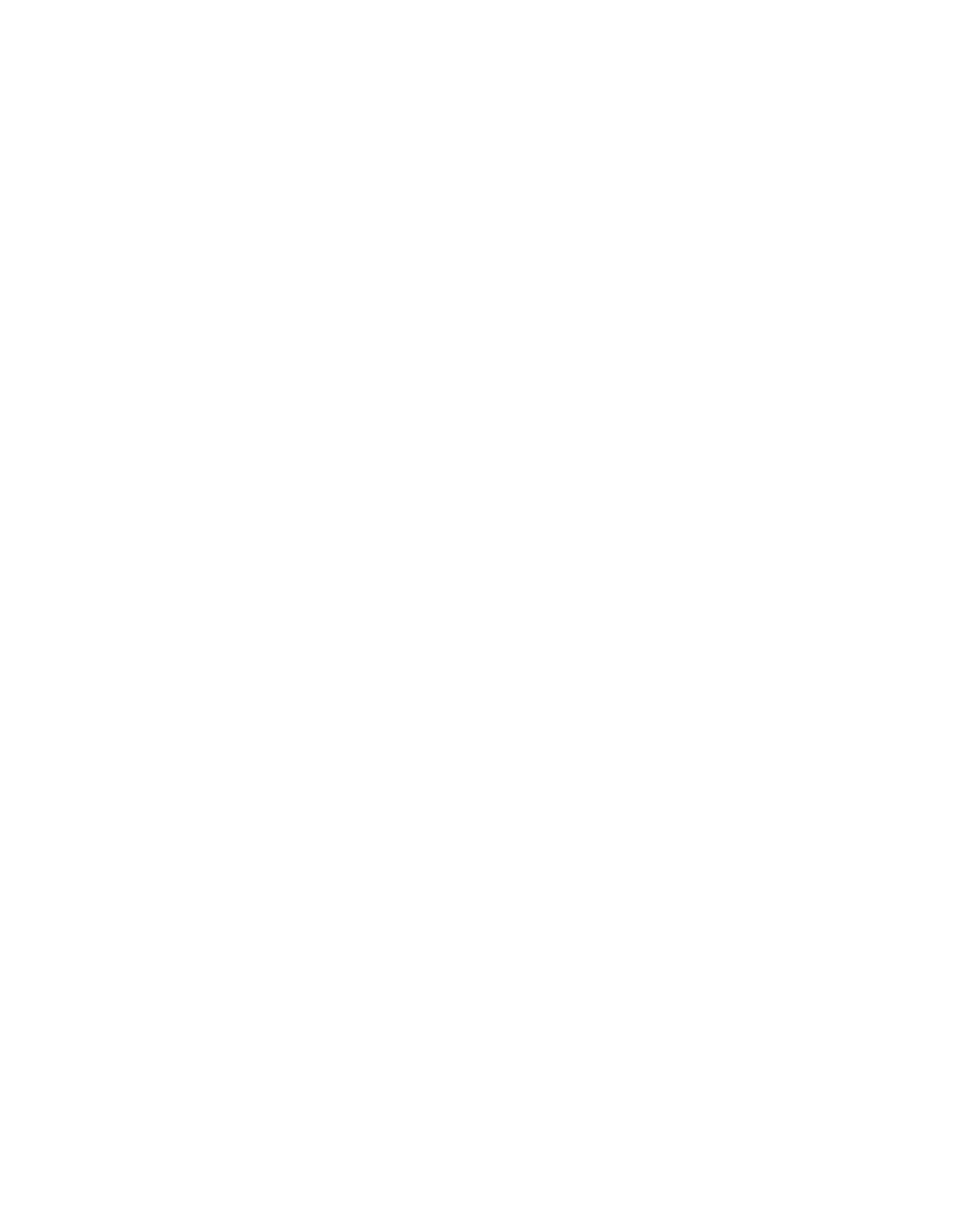## **Contents**

|  | 4.3 Guidance for Effect Determinations Pertaining to In-Water Work 14.8 |  |
|--|-------------------------------------------------------------------------|--|
|  |                                                                         |  |
|  |                                                                         |  |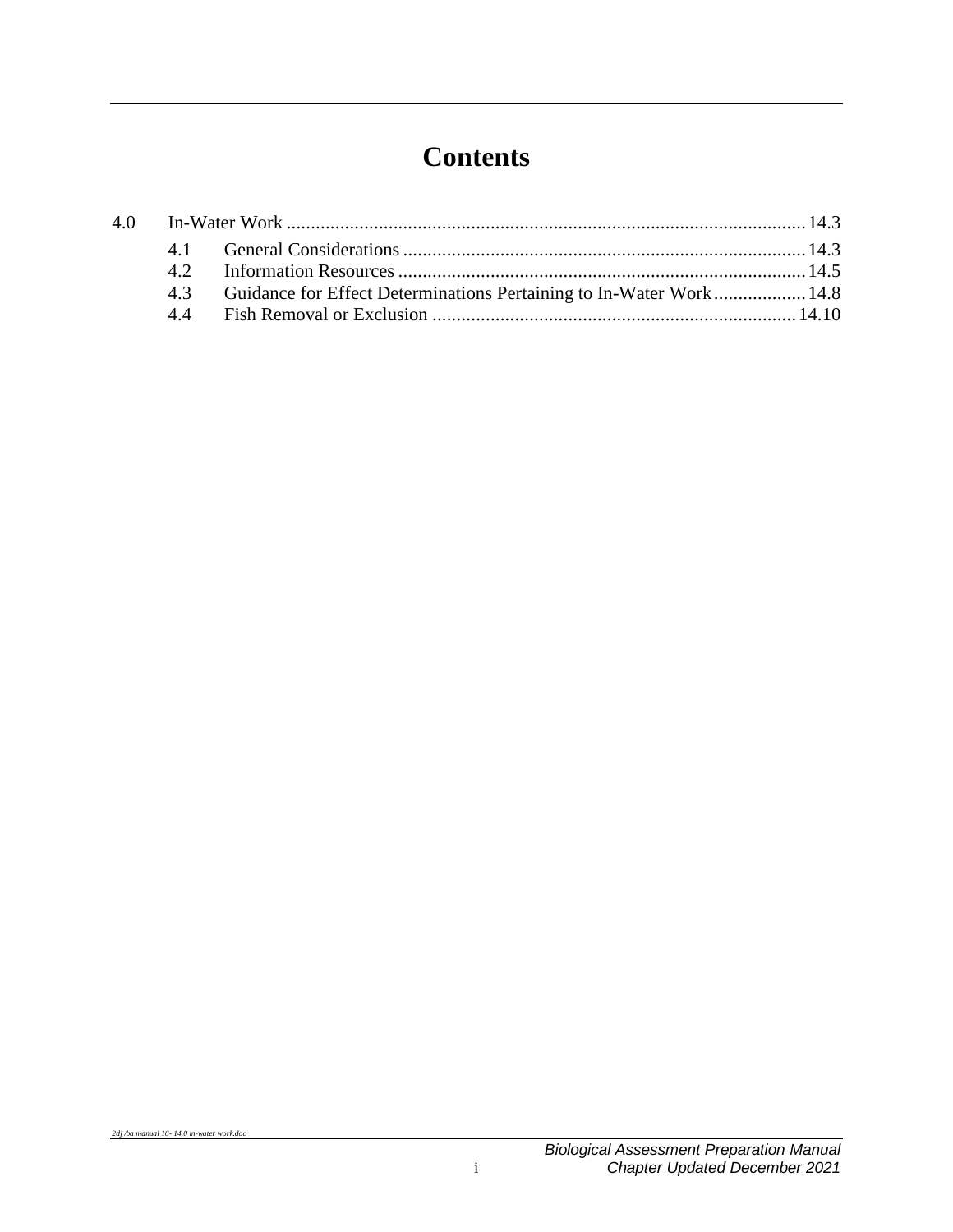# **Tables**

| Table 14-1. |  |  |
|-------------|--|--|
|-------------|--|--|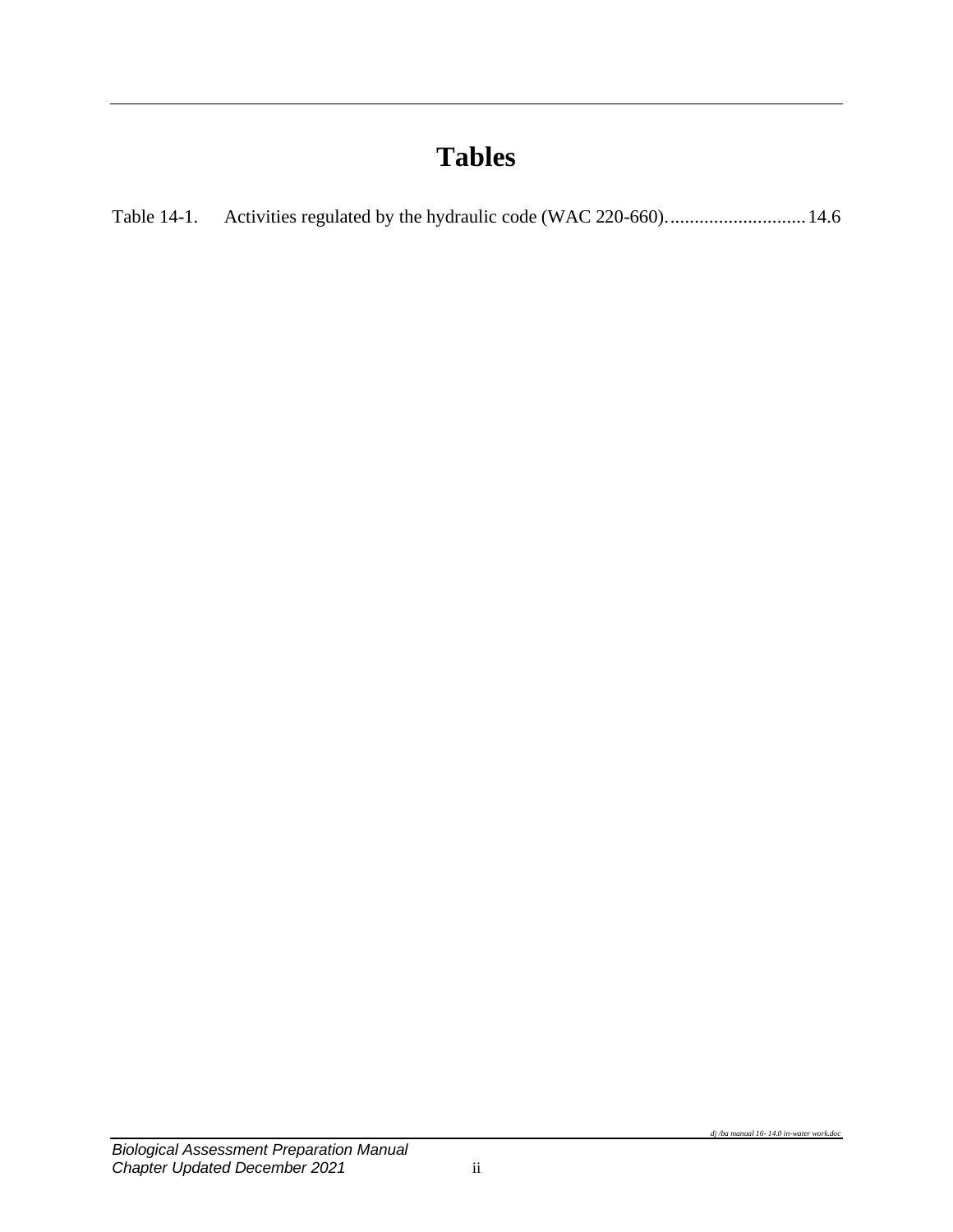# **14.0 In-Water Work**

#### <span id="page-4-0"></span>**Chapter Summary**

- Describe specific methods, materials, and techniques of in-water construction elements of the project.
- Describe the duration and logistics of proposed in-water work.
- **EXECUTE:** Discuss the timing of in-water work in relation to the presence of different life stages of listed species within the project action area, and also in relation to the in-water work windows stipulated by the WDFW area habitat biologist or the hydraulic project approval (HPA).
- Ouantify anticipated impacts associated with the proposed activities.
- Describe stream bypass and fish handling or exclusion methods, if applicable.
- Discuss the extent of potential direct and indirect effects of proposed actions on habitat and various life stages of fish species that are present.
- When assessing impacts, consider impact minimization measures and BMPs that will be implemented to minimize project impacts.
- See guidance at the end of this chapter for effect determination considerations; also see PART 2: EFFECT DETERMINATION GUIDANCE.

## <span id="page-4-1"></span>**14.1 General Considerations**

This chapter provides general guidance on how to approach the analysis of effects associated with in-water work, general information and resources for understanding in-water work issues and activities, and specific guidance for making effect determinations pertaining to in-water work.

Frequently, BAs lack sufficient information regarding proposed in-water work. It is essential that the discussion of in-water elements of a proposed project consider the following issues:

- Discuss specific methods of in-water construction.
- Discuss methods for determining culvert size.
- Discuss the duration of in-water work.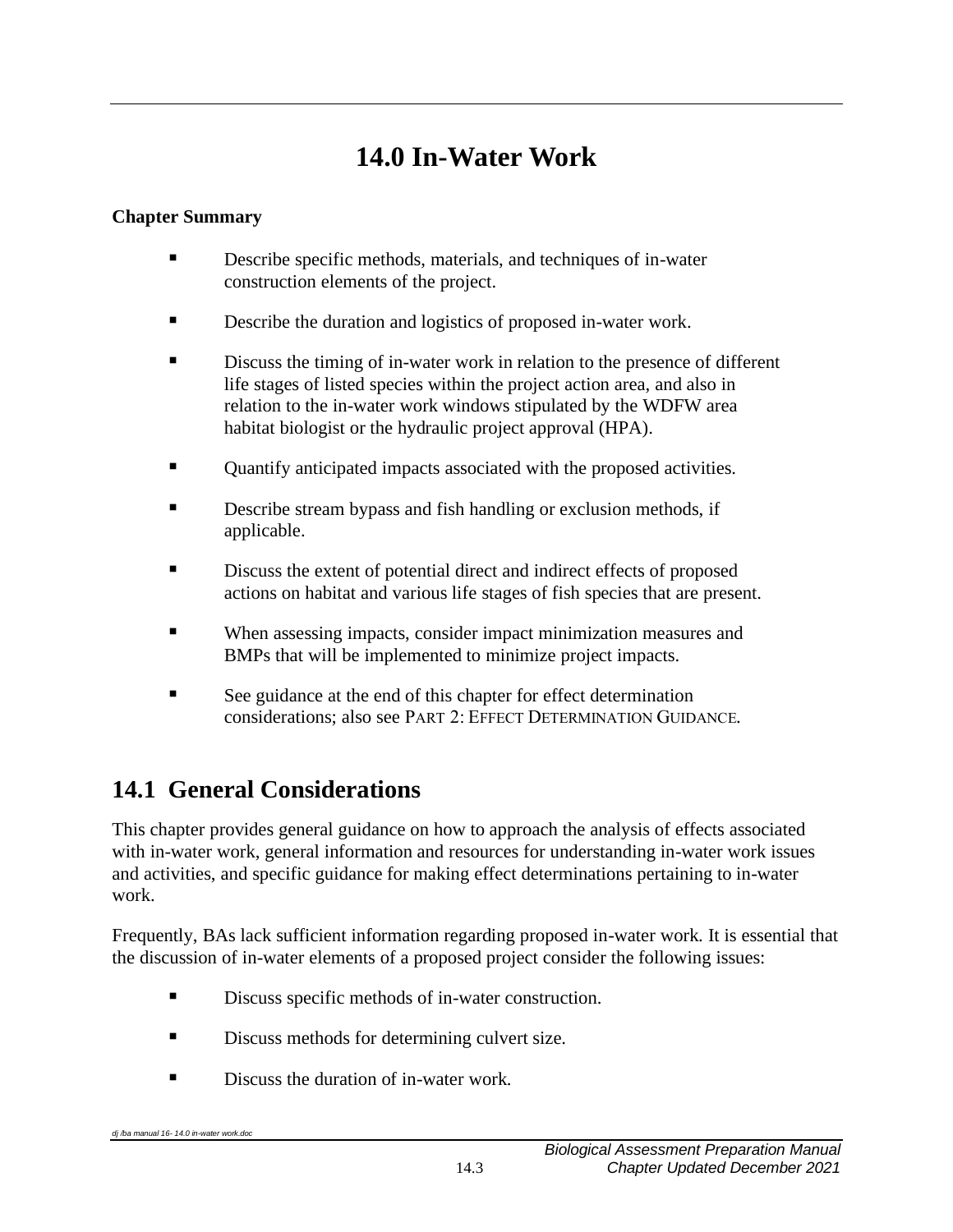- **Example 3** Discuss the location of machinery, equipment, and staging areas in relation to the stream channel.
- Provide the amount of material to be placed along the channel banks and the amount of material to be placed within the wetted channel (e.g., fill, large woody debris, or boulders).
- **EXECUTE:** Discuss whether piles will be driven by vibratory or impact methods.
- **Describe stream bypass methods.**
- **EXECUTE:** Discuss the extent of riparian vegetation removal and ground disturbance proposed in the vicinity of the water resource.
- Discuss the extent of potential direct and indirect effects of proposed actions on habitat and various life stages of fish species present.
- Consider the types of piles proposed and associated potential contaminants: treated wood (e.g., creosote, chromated copper arsenate (CCA), or polycyclic aromatic hydrocarbon compounds [PAHs]), cast-inplace or concrete piles (e.g., pH alterations or lime), or metal (e.g., treated or PVC coatings).
- Consider the impacts of removing piles: in some cases, sawing concrete piles off at the water line rather than at or below the mud line reduces impacts by preventing alterations to the pH of the water body. Removal of treated wood piles may have short-term adverse impacts resulting from the resuspension of contaminants but may improve environmental baseline conditions in the long term.
- Consider whether cofferdams will increase sediment impacts or effectively contain sediments so that sediments can be pumped to infiltration sites. Consider using water sausages to decrease sediment impacts.
- Consider sediment impacts resulting from bank trampling and compaction.
- Consider the impacts resulting from first flush: will the first rains after construction generate sediment loads above the natural disturbance regime, thus constituting an adverse effect?
- **EXECUTE:** Discuss the quantity of sedimentation and dispersion (i.e., will it amount to a teaspoon or a truckload in a small or large system).
- Consider the size of the mixing zone and the behavior of sediments suspended in the water column. How far will sediment impacts extend? Is this extent of impact compatible with Department of Ecology guidelines for mixing zones?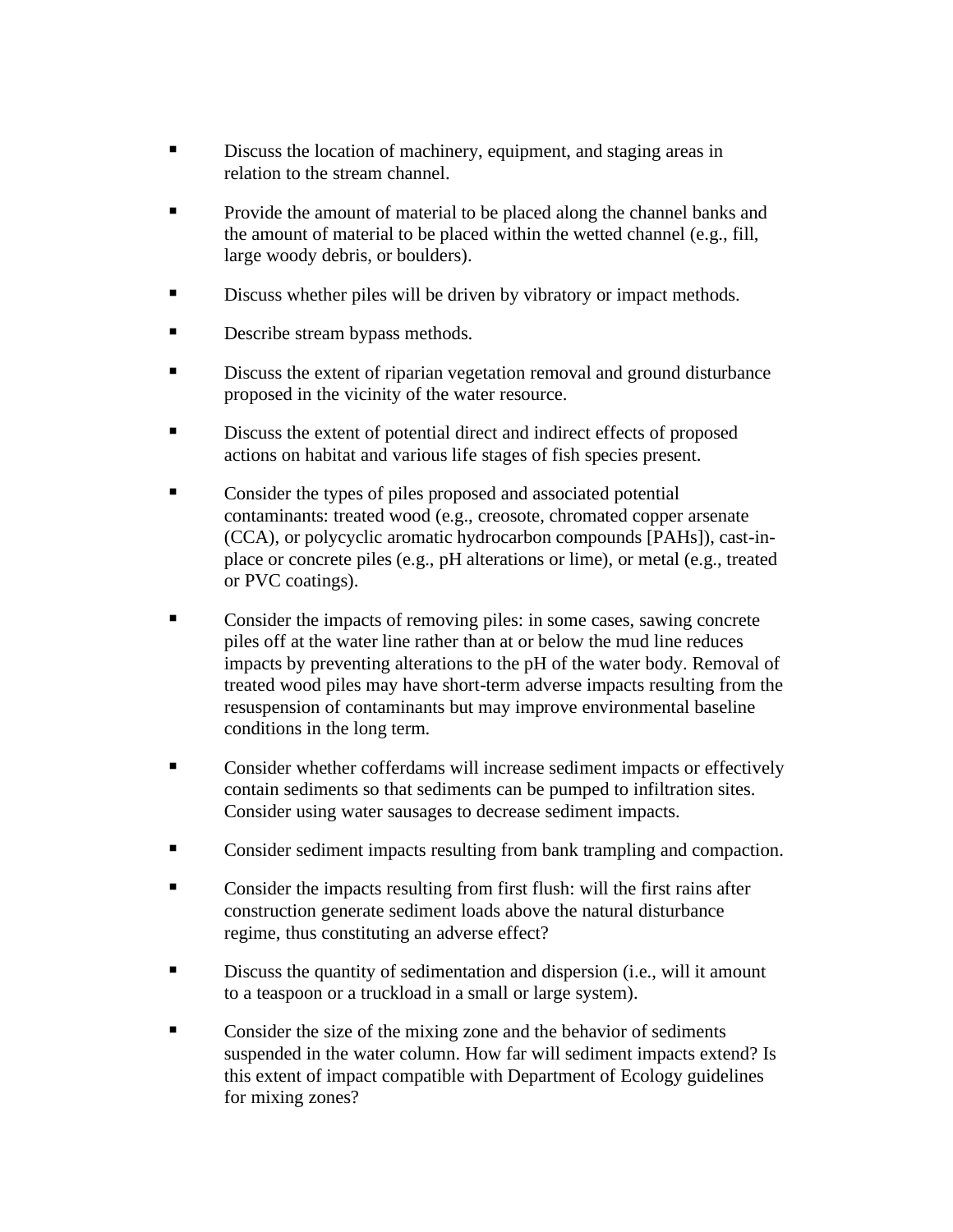- Describe conservation and BMP measures that will be implemented to minimize construction-related impacts.
- Discuss the timing of in-water work in relation to the presence of different life stages of listed species within the project action area.
- **EXECUTE:** Describe work occurring within the in-water work windows stipulated by the WDFW area habitat biologist or the hydraulic project approval.
- **EXECUTE:** If the project occurs in a seasonal stream when the channel is dry, describe the cleanup measures and the effect of first-flush impacts.

### <span id="page-6-0"></span>**14.2 Information Resources**

Information pertaining to the methods or construction techniques employed for in-water work is available from a number of sources, including but not limited to the sources listed below:

- National Marine Fisheries Service: Anadromous Salmonid Passage Facility Design (2011): Available online at [http://www.westcoast.fisheries.noaa.gov/fish\\_passage/solutions/index.htm](http://www.westcoast.fisheries.noaa.gov/fish_passage/solutions/index.html) [l](http://www.westcoast.fisheries.noaa.gov/fish_passage/solutions/index.html)
- WDFW: Hydraulic Project Approval Code (RCW 75.20 and WAC 220-660). Available online at  $\langle \frac{http://apps.leg.wa.gov/rcw}{\rangle}$ .
- WDFW: *Water Crossing Design Guidelines*. Available online at < <http://wdfw.wa.gov/publications/01501/> >.
- WDFW: *Integrated Streambank Protection Guidelines*. Available online at [<https://wdfw.wa.gov/publications/00046>](https://wdfw.wa.gov/publications/00046).
- WDFW: *Fishway Design Guidelines for Washington State*. Available online at < <https://wdfw.wa.gov/publications/00048> >.

A summary of the activities regulated under the hydraulic code and their WAC citations are provided in Table 14-1. Additional guidelines and white papers referenced in Table 14-1 can be found online at < <https://wdfw.wa.gov/publications> >.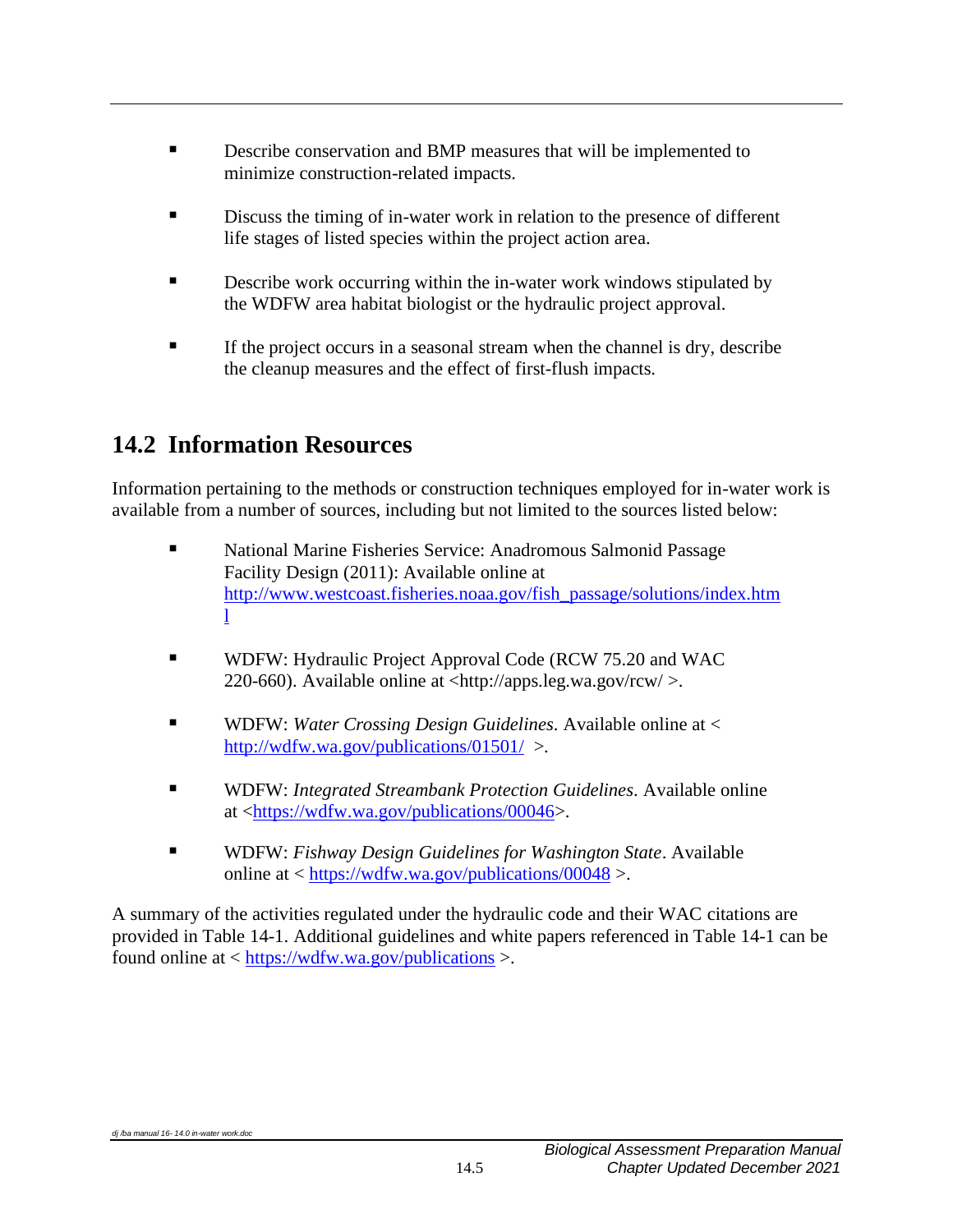<span id="page-7-0"></span>

| General<br><b>WAC</b> Topic              | Topic/Activities                                                                                                                                                                                                                                                                                                                                           | <b>WAC</b><br>Reference                      | Guidance or Guideline<br>Reference                                                                                                                                           |
|------------------------------------------|------------------------------------------------------------------------------------------------------------------------------------------------------------------------------------------------------------------------------------------------------------------------------------------------------------------------------------------------------------|----------------------------------------------|------------------------------------------------------------------------------------------------------------------------------------------------------------------------------|
| Bank protection                          | Bulkheads (lakes), in-stream structures (weirs, spurs,<br>vortex structures, groins, barbs), beach enhancement<br>(lakes), vegetative additions, river channel confinement and<br>construction impacts, levee construction and removal,<br>diversion of floodplain/hyporheic flow (forcing, floodway<br>conveyance, relocation), floodplain fill placement | 220-660-130                                  | <b>Integrated Streambank</b><br><b>Protection Guidelines</b><br>(WDFW)                                                                                                       |
| On-water and<br>over-water<br>structures | Docks, piers, floats, rafts, ramps, boat hoists, launches,<br>boathouses, houseboats and associated moorings, marinas,<br>driving or removal of pilings, trash-booms, trash-racks,<br>work-barges, dolphins                                                                                                                                                | 220-660-380,<br>220-660-390,<br>220-660-400, | <b>Aquatic Habitat</b><br>Guidelines white papers<br>(WDFW)                                                                                                                  |
| Water crossings                          | Beach access, bridges, fords                                                                                                                                                                                                                                                                                                                               | 220-660-190                                  | Design of Road Culverts<br>for Fish Passage<br>(WDFW)                                                                                                                        |
| Culverts                                 | Culverts - new and retrofits                                                                                                                                                                                                                                                                                                                               |                                              | Design of Road Culverts<br>for Fish Passage<br>(WDFW)                                                                                                                        |
| Water diversions                         | Screening devices, damming (small scale), pump intakes                                                                                                                                                                                                                                                                                                     | 220-660-250                                  | <b>Fishway Design</b><br>Guidelines, Irrigation<br>and Fish pamphlet<br>(WDFW)                                                                                               |
| Conduit crossings                        | Trench cuts, borings, aerial, surface placement                                                                                                                                                                                                                                                                                                            | 220-660-270,<br>220-660-440                  |                                                                                                                                                                              |
| Dredging and<br>gravel removal           | In-stream sediment sumps, gravel pits, floodplain pits,<br>dredging, gravel removal                                                                                                                                                                                                                                                                        | 220-660-170,<br>220-660-180,<br>220-660-410  | <b>Aquatic Habitat</b><br>Guidelines white papers<br>(WDFW)                                                                                                                  |
| Felling and<br>yarding of timber         | Non-FPA activities in Type 4-5 waters                                                                                                                                                                                                                                                                                                                      | 220-660-280                                  |                                                                                                                                                                              |
| Aquatic plant<br>control                 | Hand pulling, cutting, raking, bottom barriers, weed rollers,<br>mechanical harvesting and cutting, diver dredging, dragline<br>and clamshell dredging, rotovation, chemical controls                                                                                                                                                                      | 220-660-290                                  | Aquatic Plants and Fish<br>pamphlet (WDFW)                                                                                                                                   |
| Aquaculture                              | Net pens, shellfish racks, hatchery racks, egg tubes, fish<br>traps (see topics document)                                                                                                                                                                                                                                                                  | None                                         |                                                                                                                                                                              |
| Marine resource<br>issues                | Bulkheads, marine beach nourishment, marine shoreline<br>and near-shore activities, estuary restoration, vegetation<br>(eelgrass, kelp beds, wetland, estuary), tidal reference<br>areas, authorized work times                                                                                                                                            | 220-660-310,<br>220-660-330                  | 220-660-370, Aquatic Habitat<br>Guidelines white papers<br>(WDFW)                                                                                                            |
| Channel design<br>features               | Spawning pads; habitat enhancement; off-channel rearing<br>and other ponds; LWM- removal, repositioning, addition;<br>channel changes and realignment; off-channel channels<br>(new floodplain and high flow bypass); gradient control<br>structures                                                                                                       | 220-660-220                                  | 220-660-210, Macro-Habitat<br>Restoration Techniques,<br>Aquatic Habitat<br>Guidelines white papers,<br>Siting and Design of<br><b>Off-Channel Rearing</b><br>Habitat (WDFW) |
| Mineral<br>prospecting                   | Panning and high banking, sluicing and dredging                                                                                                                                                                                                                                                                                                            | 220-660-300                                  | Gold and Fish pamphlet<br>(WDFW)                                                                                                                                             |
| Stormwater                               | Quantity, quality, outfalls and other instream structures                                                                                                                                                                                                                                                                                                  | 220-660-260                                  | Ecology stormwater<br>manual (1992)                                                                                                                                          |

### **Table 14-1. Activities regulated by the hydraulic code (WAC 220-660).**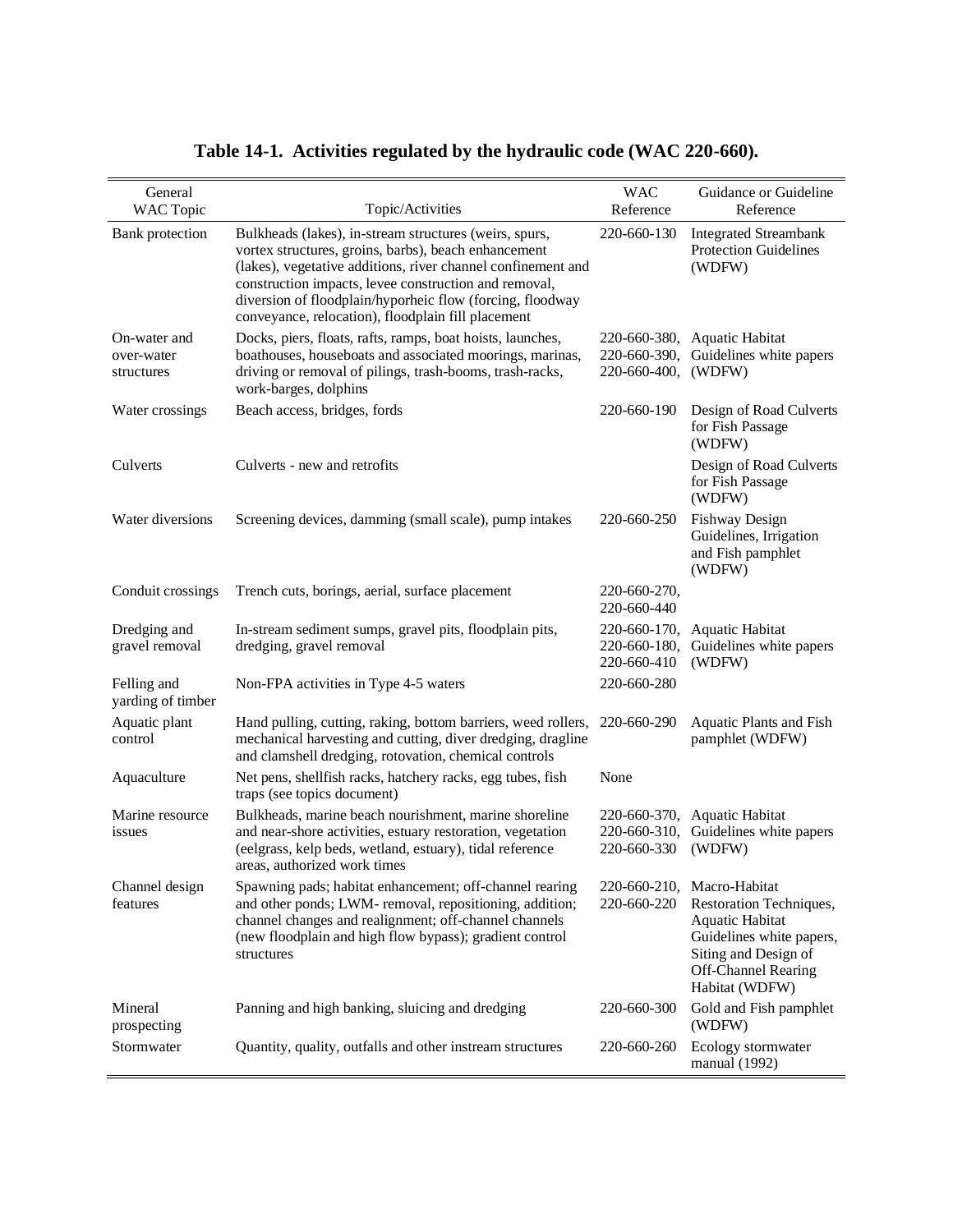The Washington hydraulic code stipulates that all activities that alter the bed or flow of state waters (i.e., all in-water work) require a HPA permit from WDFW. Through the hydraulic code, WDFW is liable under the Endangered Species Act for any *take* that occurs as a result of projects it approves. In an effort to minimize impacts on species and avoid *take*, clear conditions are stipulated in the permits WDFW issues to project proponents, including in-water work windows.

WDFW area habitat biologists currently reference two state pamphlets for general guidance in determining in-water work windows: *Gold and Fish* and *Aquatic Plants and Fish* (see online citation below). The general timing restrictions stipulated in these documents are then modified by area biologists, based on their knowledge or observations of site-specific conditions, in order to provide sufficient habitat protection and minimize potential impacts on species.

The *Gold and Fish* pamphlet is available online at < <https://wdfw.wa.gov/publications/01992> >.

The *Aquatic Plants and Fish* pamphlet is available online at < <https://wdfw.wa.gov/publications/01728> >.

By including HPA conditions in the BA impact minimization measures, project impacts can be reduced. However, the timing of the in-water work window as defined by WDFW in an HPA can differ from the window defined by NMFS and USFWS, because the guidance used by WDFW habitat biologists in determining in-water work windows has not been formally approved by NMFS and USFWS. The guidance used by state biologists emphasizes the sensitive periods for all species that WDFW addresses, not just listed fish species, and is generally provided at the county level, although more specific windows have been defined for some basins and subbasins.

<span id="page-8-0"></span>In contrast, the work windows defined by biologists from the Services focus upon sensitive periods and the presence of listed fish species in watercourses. It is important that the BA report the in-water work window that has been approved by all three agencies (USFWS, NMFS, and WDFW). This is the window that must be included in the special provisions. Any changes to the in-water work window proposed by the project must be approved by all three agencies.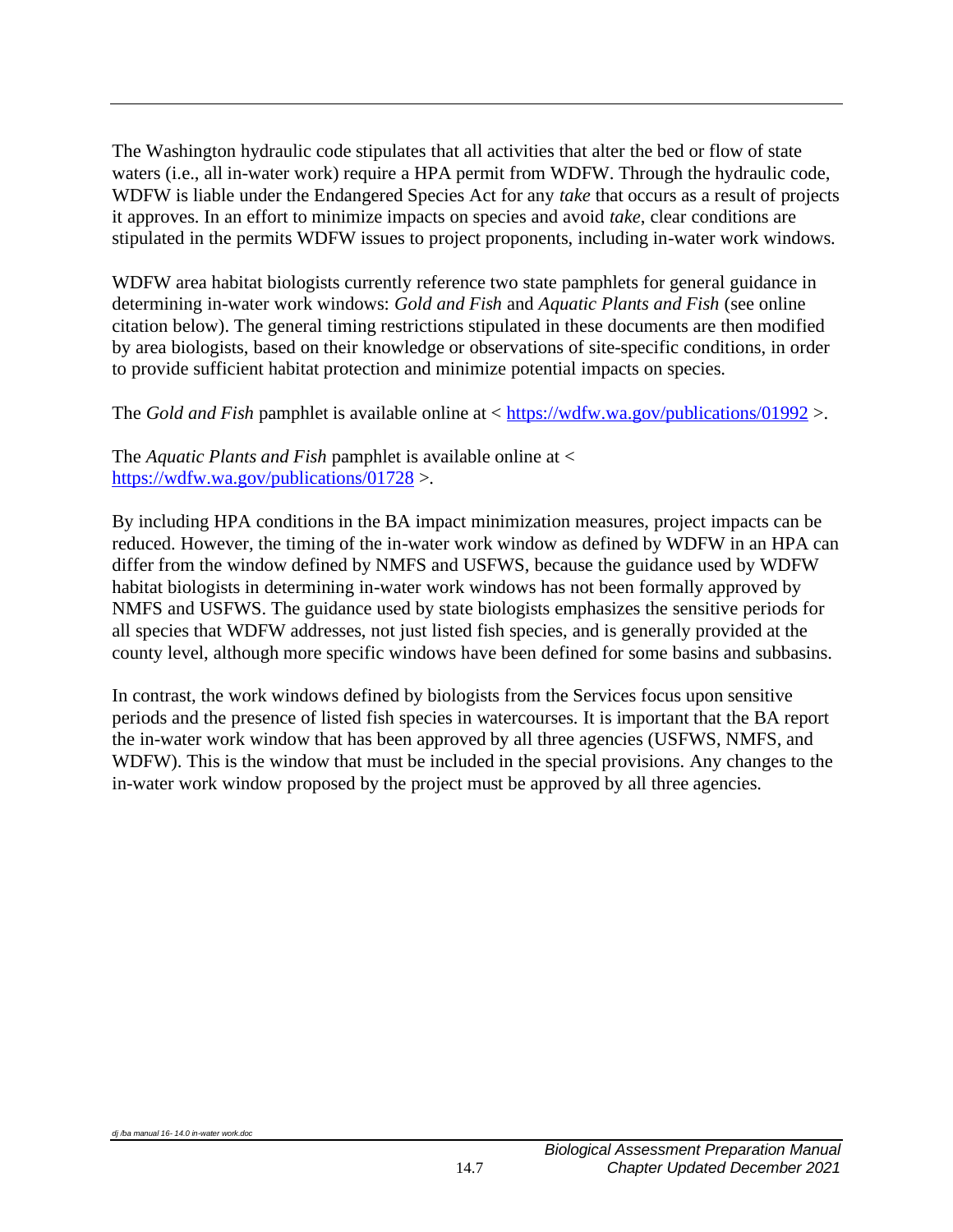### **14.3 Guidance for Effect Determinations Pertaining to In-Water Work**

WSDOT has developed guidance for effect determinations related to in-water work activities. The following information is intended as guidance only and has not been uniformly accepted by the Services as providing adequate coverage for listed species or critical habitats. In addition, site-specific conditions largely determine the types and extent of impacts that will result from in-water work activities. As a result, there likely will be significant variation in the effect determinations generated for different projects.

Work conducted within the wetted channel of a riparian system or in marine waters can be expected to result in impacts on surrounding habitats and species in virtually every case. Consequently, the most common effect determinations for in-water work are *not likely to adversely affect* and *likely to adversely affect*. The effect determinations recommended below for in-water work are project-specific and may not apply to every project.

#### *Determination of* **No Effect** *for In-Water Work Projects*

Projects that include in-water work will have *no effect* on listed fish species if the following condition is met:

Work occurs outside a WRIA with a listed fish evolutionarily significant unit (ESU) or distinct population segment (DPS), or in WRIAs containing no listed fish species.

#### *Determination of* **May Affect but Is Not Likely to Adversely Affect** *for In-Water Work Projects*

Projects that include in-water work *may affect but are not likely to adversely affect* listed fish species if the following conditions are met:

- For work below the OHWM to replace or extend culverts: no ESA-listed species are present in the system during the approved work window, and no spawning habitat will be disturbed.
- All work is conducted within the WDFW stipulated in-water work window (in accordance with the *Gold and Fish* rule or a HPA permit). This does not apply to locations that may provide rearing habitat for steelhead.
- All work occurs outside rearing and spawning areas.
- The project does not degrade the environmental baseline.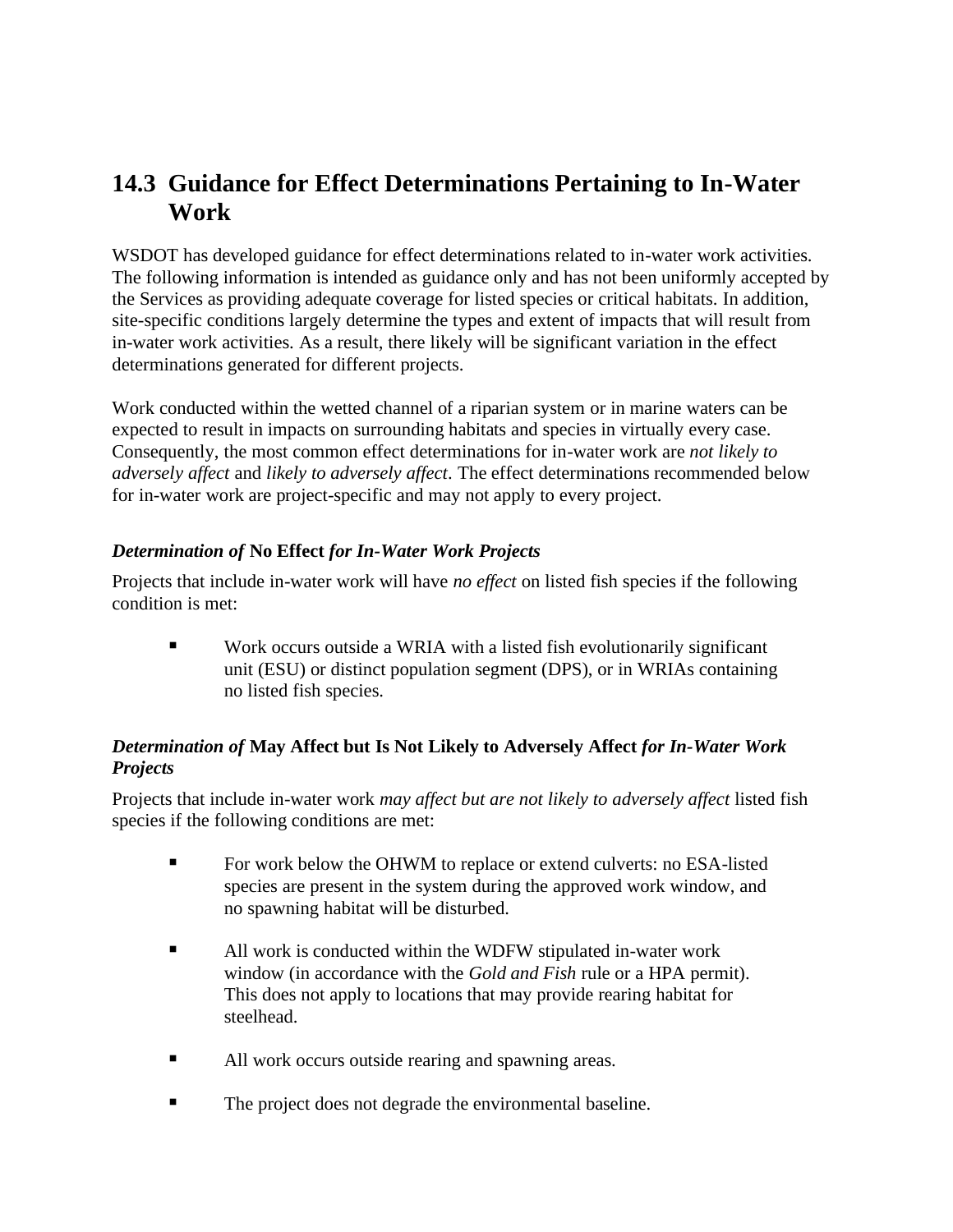#### *Determination of* **May Affect and Is Likely to Adversely Affect** *for In-Water Work Projects*

Typically, projects that include in-water work *may affect and are likely to adversely affect* listed fish species under the following conditions:

- The project requires work in water where resident steelhead, residual Chinook salmon or other rearing listed salmonids are present.
- The project requires moving or handling listed fish species.
- The project requires in-water work and has the potential for a direct *take* of listed species, including electrofishing or handling of listed fish.
- The project involves disturbance or filling of wetlands that are hydrologically connected (i.e., have a seasonal surface flow connection) to salmonid-bearing streams and provide rearing or refugia habitat for listed salmonids, whose habitat is in short supply in the watershed.
- **The project requires blasting to remove slide material, and there is a high** potential for materials to enter listed fish-bearing waters when listed fish are likely to be present.

Scheduling work within the WDFW published or approved work window does not necessarily ensure that the proposed timing of the project will be accepted by the Services. The Service biologists and reviewers should be consulted prior to completion of a BA to ensure that optimal timing for in-water work is used.

In addition, there is some debate within the Services regarding how to adequately demonstrate any degradation of the environmental baseline in relation to a project action area. The project biologist should identify the environmental characteristics of the project action area and consider all possible effects upon those current conditions that may result from project activities. Whenever possible, effects of a proposed action should be qualitatively or quantitatively described to provide reviewers with a clear sense of the potential for project-related impacts to affect baseline conditions and the extent of those impacts.

If listed fish species are present in the project action area during construction, or if rearing or spawning habitat is present and will be damaged or affected by project activities, it is extremely likely that in-water work will warrant a *likely to adversely affect* determination. In listed bull trout spawning subwatersheds, the presence of bull trout can be assumed year-round due to the variety of life history forms that exist.